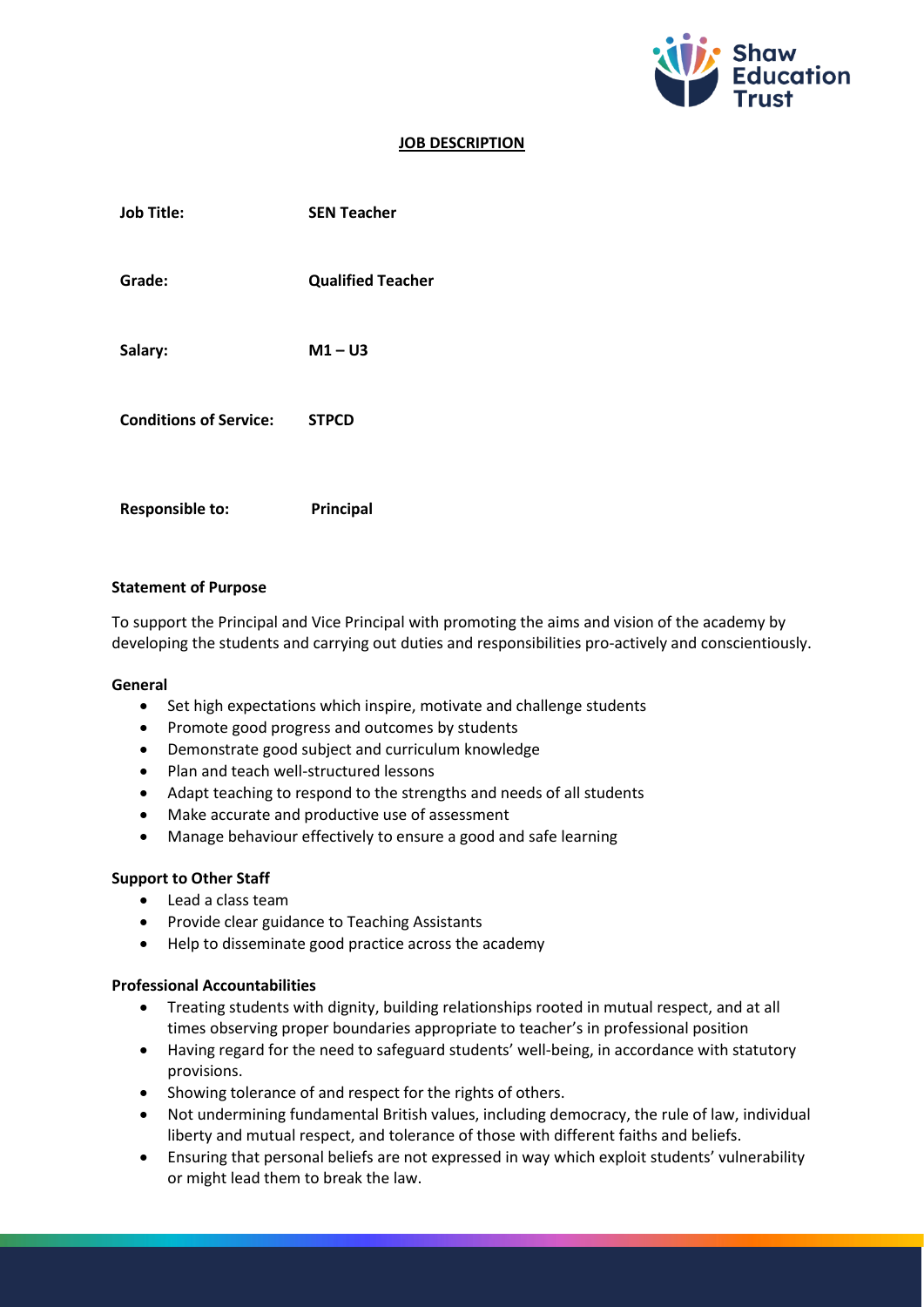

- Being aware of and promoting the principles of the PREVENT agenda through teaching, mentoring and guidance of students.
- Teachers must have proper and professional regard for the ethos, policies and practices of the academy in which they teach, and maintain high standards in their own personal presentation, attendance and punctuality.
- Teachers must have an understanding of, and always act within, the Statutory frameworks which set out their professional duties and responsibilities

## **Financial Management**

• Personally, accountable for delivering services efficiently within budget and to implement any approval savings and investment allocated to the service area

### **People Management**

- To comply and engage with people management policies and processes
- Contribute to the overall ethos/work/aims of the school
- Establish constructive relationships and communicate with other agencies/professionals
- Attend and participate in regular meetings
- Participate in training and other learning activities and performance development as required
- Recognise own strengths, areas of expertise and use these to advise and support others

### **Safeguarding**

• Promote and safeguard the welfare of children and young persons you are responsible for or come into contact with

#### **Equalities**

• Ensure that all work is completed with a commitment to equality and anti-discriminatory practice, as a minimum to standards required by legislation

## **Climate Change**

• Delivering energy conservation practices in line with the Trusts climate change strategy

#### **Health and Safety**

• Ensure a work environment that protects people's health and safety and that promotes welfare, and which is in accordance with the Trusts Health and Safety policy

#### *Note*

*The job holder will be expected to undertake any other duties which are not specifically listed but are within the remit, responsibility and accountability of the job.*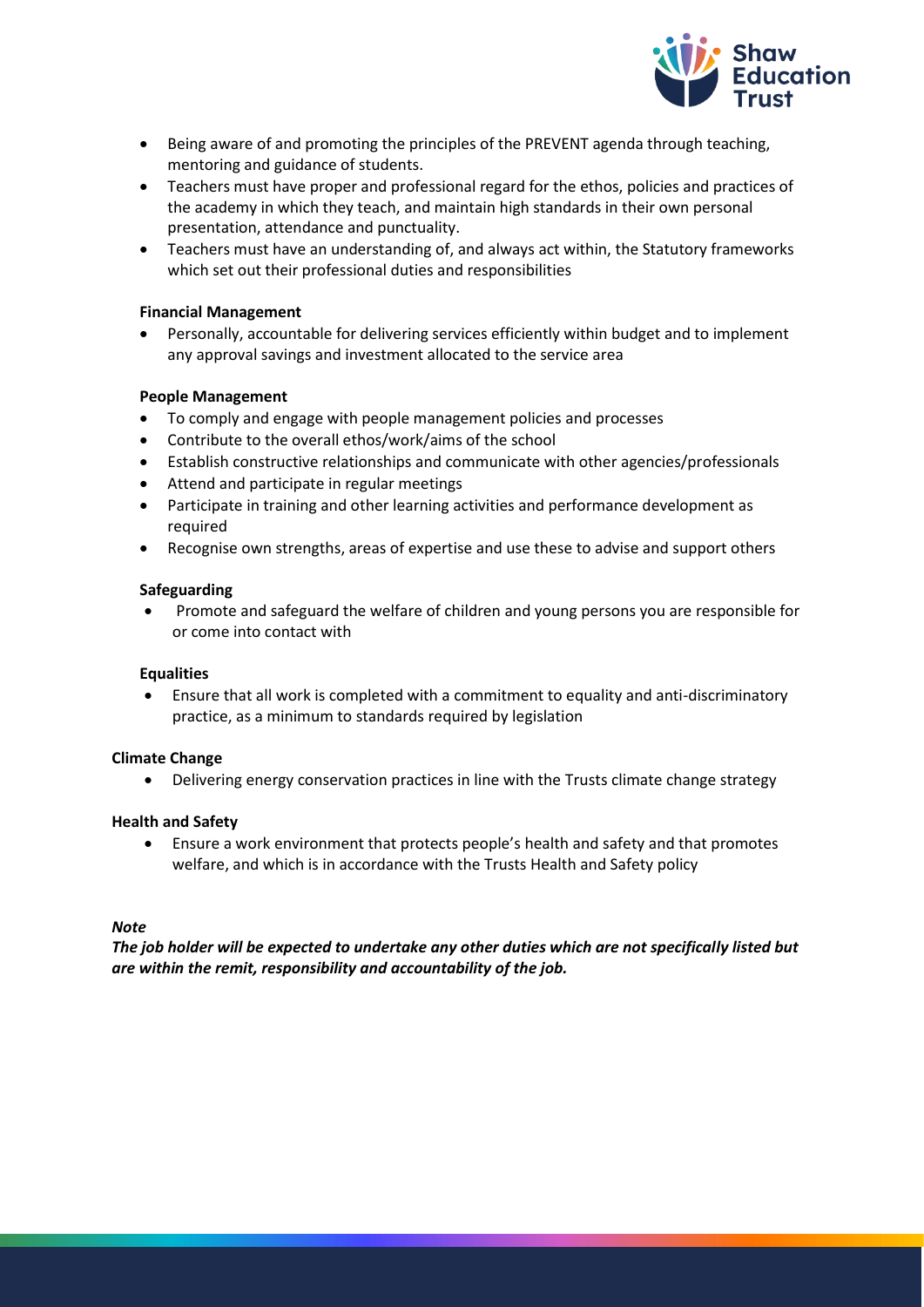

# **Person Specification**

| <b>Minimum</b><br><b>Criteria</b> for<br><b>Two Ticks</b> | Criteria                                                                                                                                                                                                                                                                                                                                                                                                                                                                                                                                                                                                                                                                       | <b>Measured</b><br>by |
|-----------------------------------------------------------|--------------------------------------------------------------------------------------------------------------------------------------------------------------------------------------------------------------------------------------------------------------------------------------------------------------------------------------------------------------------------------------------------------------------------------------------------------------------------------------------------------------------------------------------------------------------------------------------------------------------------------------------------------------------------------|-----------------------|
| $\ast$                                                    |                                                                                                                                                                                                                                                                                                                                                                                                                                                                                                                                                                                                                                                                                | APP/I/ASS             |
|                                                           | <b>Experience</b><br>Experience of working in mainstream and/or special schools<br>Experience of working with children with SEN<br>٠<br>Experience of multi-agency working practices<br>$\bullet$<br>Evidence of CPD<br>Experience of working closely with Teaching Assistants<br>Experienced teacher with pupils with PMLD/ASD<br>٠<br>Knowledge of assessment procedures and effective use of data<br>Excellent knowledge of national curriculum<br>Understanding of the specific problems and issues for a pupil<br>with SEN at a variety of ages (EYFS - KS5)<br>Knowledge and experience of implementing a range of<br>$\bullet$                                          | APP/I                 |
|                                                           | practical approaches for a pupil with SEN                                                                                                                                                                                                                                                                                                                                                                                                                                                                                                                                                                                                                                      |                       |
|                                                           | Excellent classroom practitioner<br><b>Qualifications/Training</b>                                                                                                                                                                                                                                                                                                                                                                                                                                                                                                                                                                                                             |                       |
|                                                           | <b>Qualified Teacher Status</b><br>Advanced Qualifications in SEN/PMLD/ASD<br>Recent relevant CPD in current education practice<br>$\bullet$                                                                                                                                                                                                                                                                                                                                                                                                                                                                                                                                   | APP/I                 |
|                                                           | Degree<br>Knowledge/Skills                                                                                                                                                                                                                                                                                                                                                                                                                                                                                                                                                                                                                                                     | APP/I                 |
|                                                           | Good communication and listening and written skills.<br>Ability to positively influence the teaching practice of others.<br>Good organisational skills.<br>$\bullet$<br>Flexibility to work across all Key Stage areas if required<br>$\bullet$<br>Ability to establish rapport with students, professionals, parents<br>and the wider community.<br>Competent and confident in using ICT programmes.<br>Self-motivated and able to work independently.<br>Ability to work as part of a team.<br>Good interpersonal skills<br>Ability to work under pressure<br><b>Current Driving License</b><br>Experience of compiling written reports on students with<br>individual needs |                       |
|                                                           | <b>Behavioural Attributes</b><br>Customer focused.<br>Has a professional and respectful approach, which<br>demonstrates support and shows mutual respect.<br>Can demonstrate active listening skills.<br>Takes responsibility and accountability.                                                                                                                                                                                                                                                                                                                                                                                                                              | APP/I                 |